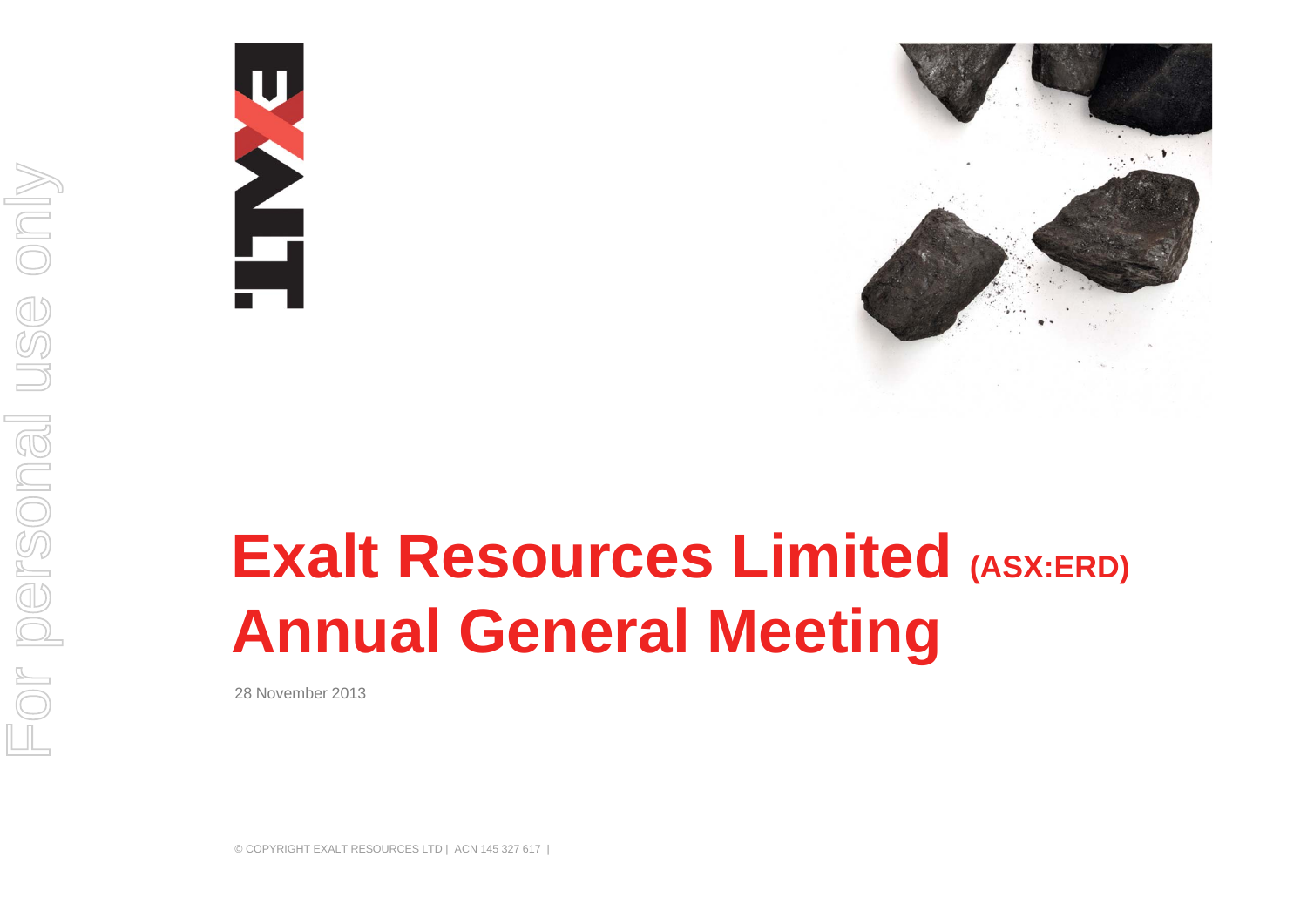#### AGENDA

**Introductions Annual Financial Report Formal Resolutions Other Business Questions and Answers Close Meeting**

For personal use only For personal use only

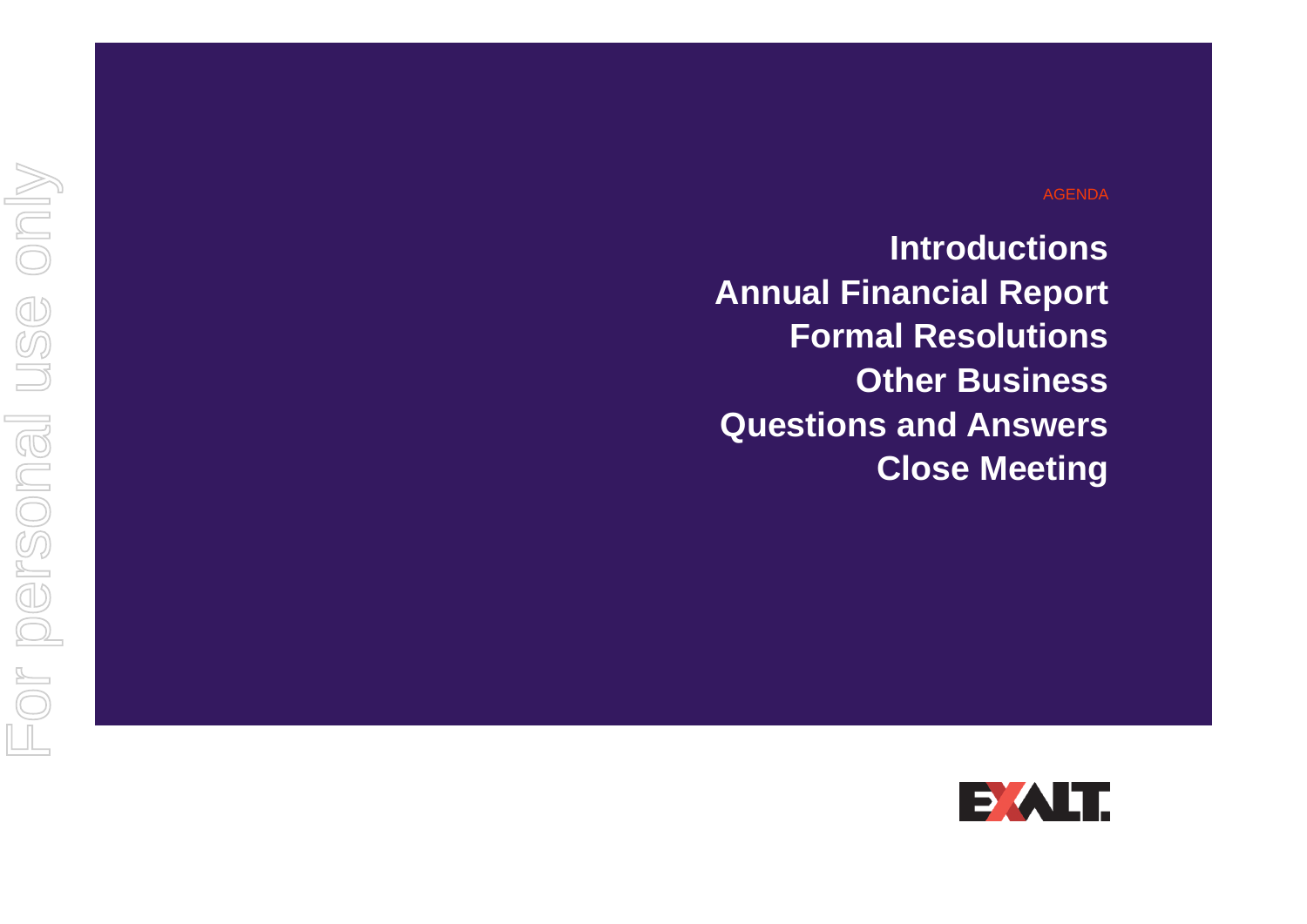#### Exalt Resources Limited**Introductions**

- Mr Robert Whitton Non-Executive Chairman
- Mr Peter Dykes Non-Executive Director
- Mr Shane Hartwig Non-Executive Director

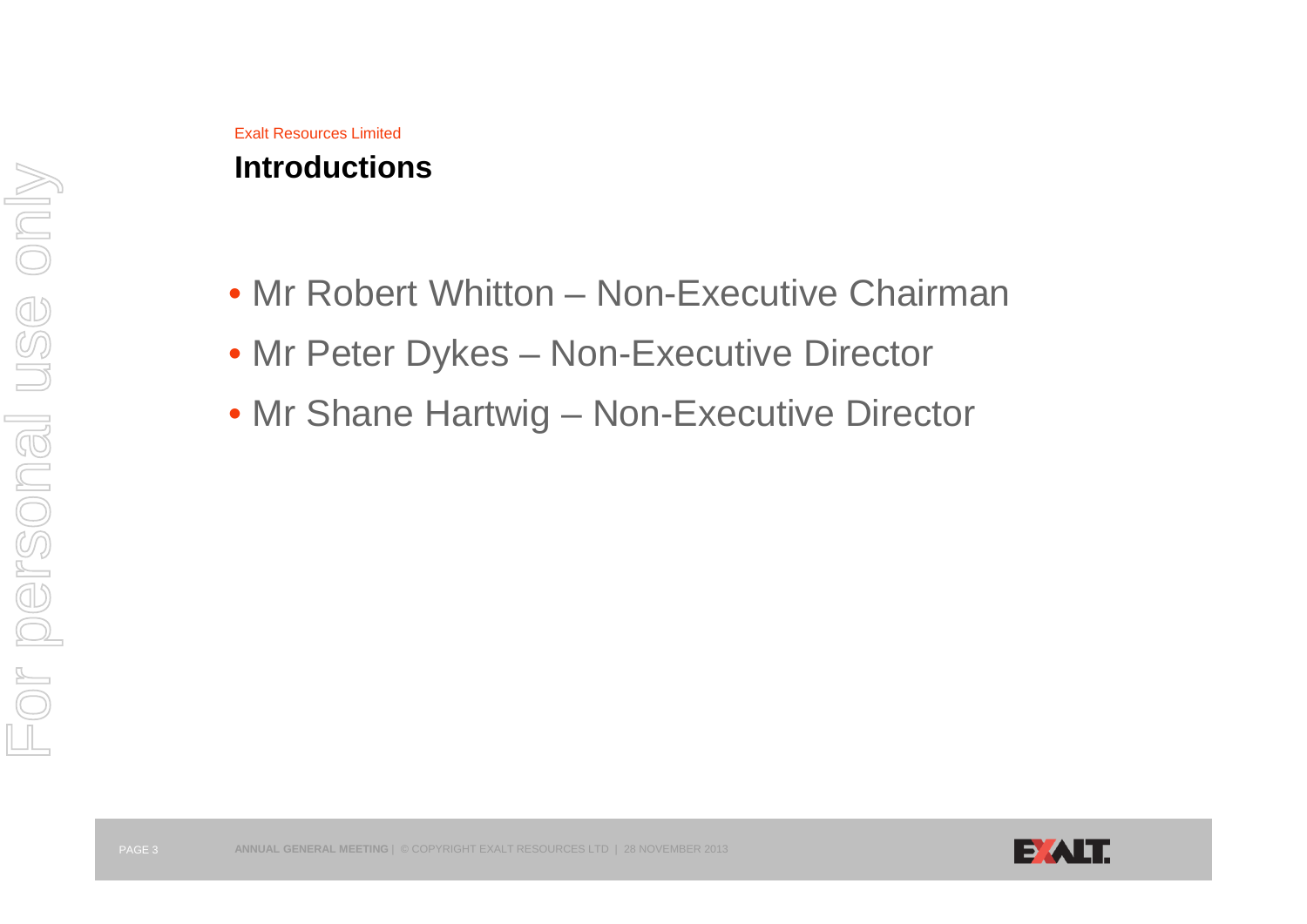#### **Resolutions**

| <b>Resolution No.</b> | <b>Resolution</b>                                                |
|-----------------------|------------------------------------------------------------------|
| <b>Resolution 1</b>   | <b>Adoption of Director's Remuneration Report</b>                |
| <b>Resolution 2</b>   | <b>Election of Director (Mr Robert Whitton)</b>                  |
| <b>Resolution 3</b>   | <b>Election of Director (Mr Peter Dykes)</b>                     |
| <b>Resolution 4</b>   | Election of Director (Mr Robert Crossman) - Resolution Withdrawn |
| <b>Resolution 5</b>   | Election of Director (Mr Edward Lee) - Resolution Withdrawn      |
| <b>Resolution 6</b>   | <b>Election of Director (Mr Romy Soekarno)</b>                   |
| <b>Resolution 7</b>   | Re- election of Director (Mr Shane Hartwig)                      |
| <b>Resolution 8</b>   | <b>Ratify Prior Share Issue</b>                                  |
| <b>Resolution 9</b>   | <b>Ratify Prior Option Issue</b>                                 |
| <b>Resolution 10</b>  | <b>Issue of Shares to Related Parties - Resolution Withdrawn</b> |
| <b>Resolution 11</b>  | Approval of 10 % placement capacity                              |

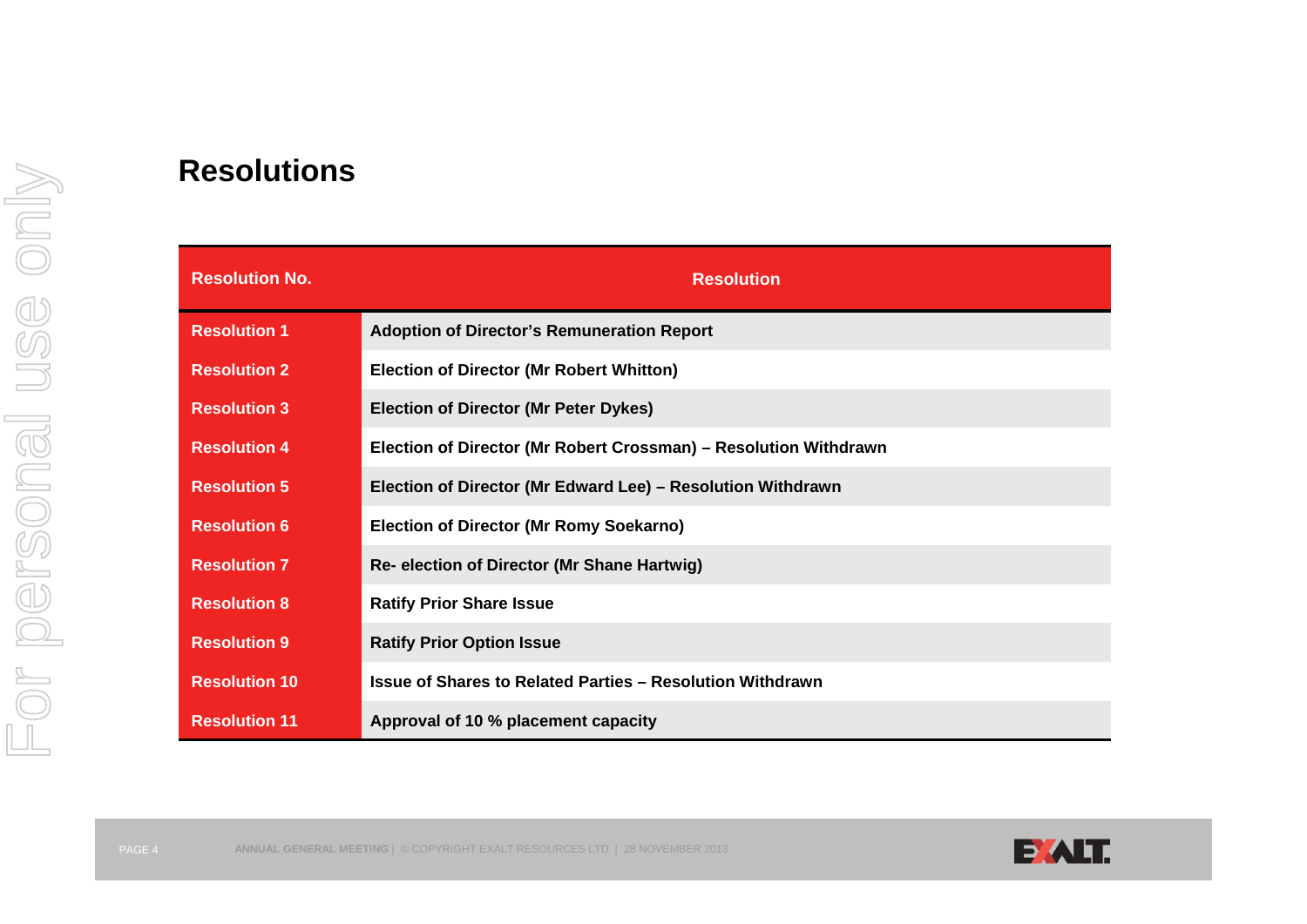EXALT ANNUAL GENERAL MEETING

## **Other Business and Question Time**